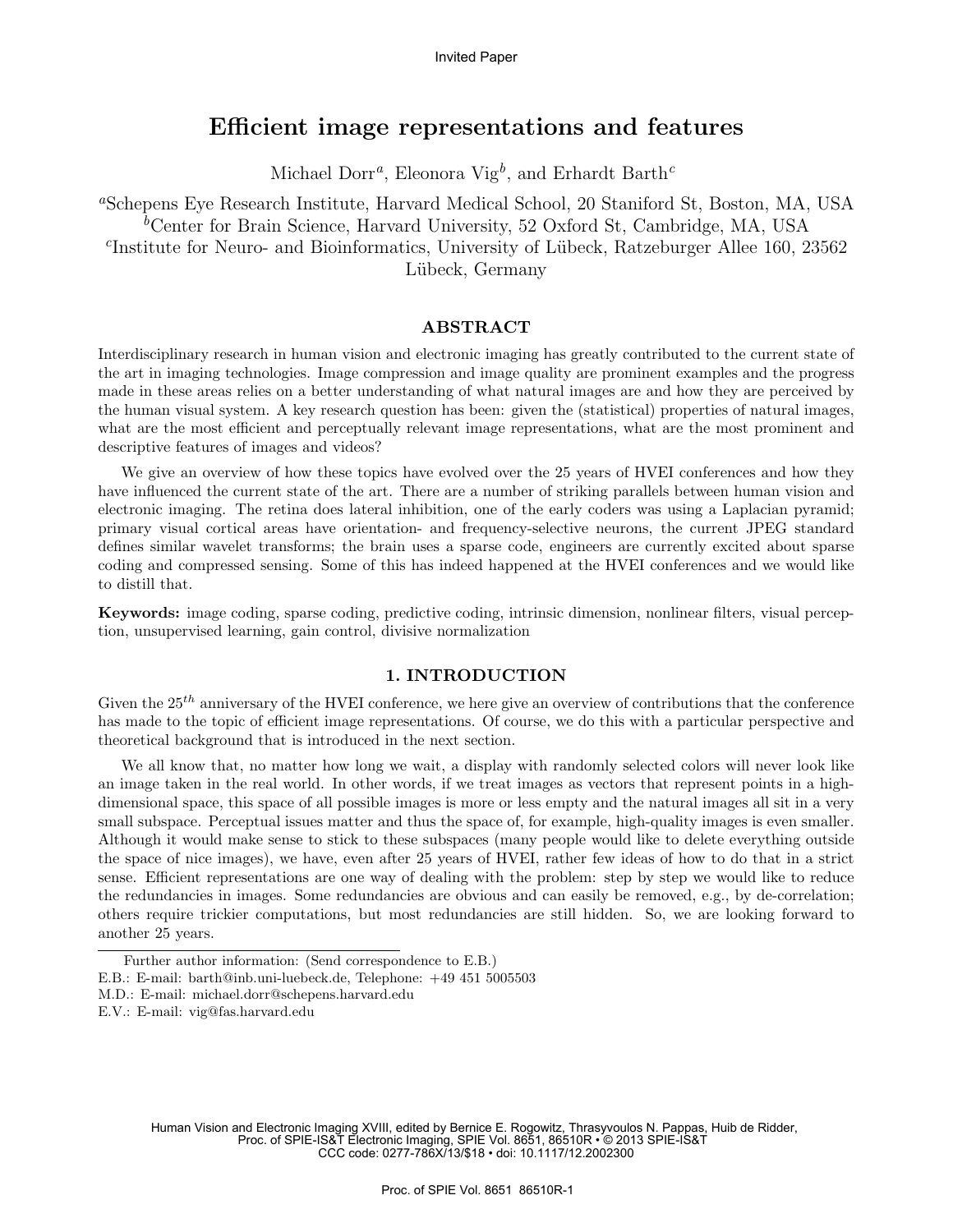## 2. THEORETICAL BACKGROUND

## 2.1 Linear filters

Fourier methods, linear filter banks, and wavelets have been used extensively to extract useful image representations and to construct models of visual representations. In terms of the notation that we would like to use here, linear transforms are just a rotation of the coordinate frame:

$$
\vec{x}_{LF} = \mathbf{W}\vec{x} \tag{1}
$$

where  $\vec{x} \in \Re^{N}$  is the vector that represents the image, or an image block, W is a rotation matrix, and  $\vec{x}_{LF}$  is the filtered image, or image block.

#### 2.2 Learned representations and sparse coding

As an important alternative, representations (that could be linear) can be learned based on a representative set of sample data  $\vec{x}_i$ ,  $i = 1, ..., p$ . For the learning procedure, optimization criteria are required. One useful strategy is to maximize the efficiency of the representation, i.e., to represent the data as compactly as possible. A classical approach for increasing the efficiency of the representation is to reduce the dimension of the data vector, i.e., we look for a mapping  $\vec{x} \in \mathbb{R}^N \mapsto \vec{y} \in \mathbb{R}^M$ ,  $M < N$ . Possible criteria are (i) minimal loss of  $M < N$ . Possible criteria are (i) minimal loss of information (generic criterion), or (ii) better pattern-recognition performance (task-specific criterion). For biological systems, criteria such as a reduced neural activity can be important. Ideally, the vector  $\vec{y}$  contains the features of the data  $\vec{x}$  that are the most relevant (for a more or less specific set of tasks). However, properties of the data vector  $\vec{y}$  other than the reduced dimension may be of interest, and the challenge is to find generic criteria for data representation that turn out to be useful for various tasks.

**Principal component analysis (PCA) and whitening** The PCA is defined as  $\vec{x}_{PCA} = U^T \vec{x}$ , where the matrix U is the matrix that diagonalizes the covariance matrix  $C = \langle \vec{x}_i \vec{x}_i^T \rangle$ . The PCA minimizes the reconstruction error when the dimension of  $\vec{x}_{PCA}$  is reduced by projection (dropping the  $N - M$  components of  $U^T \vec{x}$  that correspond to the smallest eigenvalues of C). Moreover, the PCA maximizes the mutual information between the data  $\vec{x}$  and the representation  $\vec{y}$ . Whitening is usually used after PCA to normalize the variances to unity along all principal directions:

$$
\vec{x}_{wht} = \mathbf{S}^{-1} \mathbf{U}^T \vec{x}.\tag{2}
$$

The diagonal matrix  $S^2 = U^T C U$  contains the variances in the directions of the principal components and S the standard deviations. In total, the PCA rotates the signal to the main axes and these are then scaled by  $S^{-1}$ such that the variance is equal in all main directions. After whitening the components of the signal  $\vec{x}_{wht}$  are uncorrelated and have unit variances.

## Independent Component Analysis (ICA) The ICA is defined by the transformation

$$
\vec{x}_{ICA} = \mathbf{V}\vec{x}_{wht} \tag{3}
$$

where V is chosen such as to minimize the multi-information  $I(V\vec{x}_{wht})$ . Alternative implementations aim at maximizing the kurtosis or the negentropy of  $V\vec{x}_{wht}$ . The intuition is that all linear transforms on the whitened data will preserve the property of decorrelation. Out of all the decorrelating transforms, the ICA picks the one which minimizes the multi-information (thus minimizes statistical dependency since the multi-information is defined as the Kulback-Leibler divergence between the joint distribution and the product of its marginals) or maximizes the kurtosis.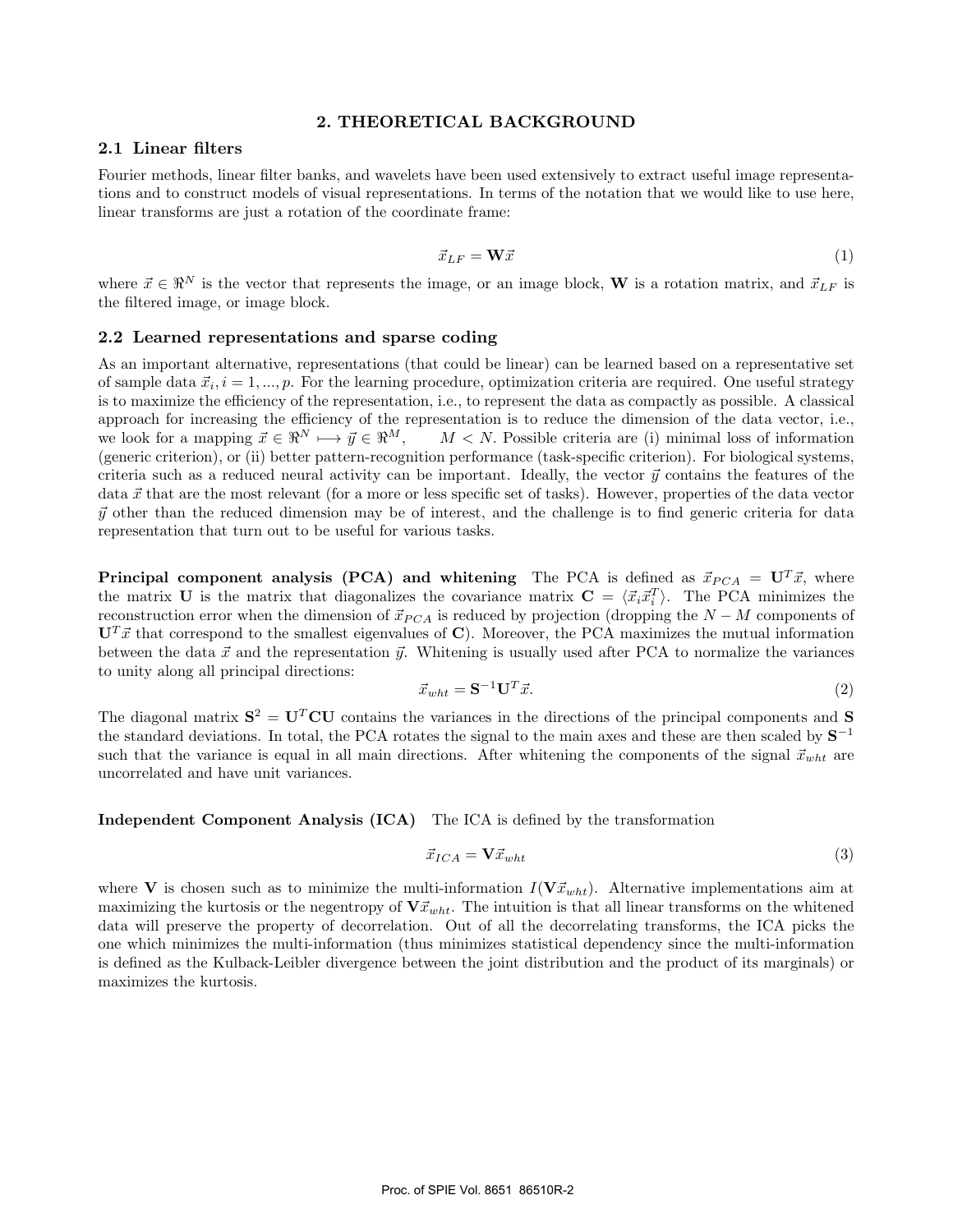Linear version of sparse coding A sparse representation is one where only few components of the data vector are different from zero. To obtain a sparse representation we can proceed similar to the ICA

$$
\vec{x}_{SC} = \mathbf{W}\vec{x} = \mathbf{V}\vec{x}_{wht} \tag{4}
$$

and determine W or V such as to maximize the number of zero components in  $\vec{x}_{SC}$ . Since the ICA is usually computed by maximizing the kurtosis, ICA and SC yield similar results (the sparser the representation the higher the kurtosis).

**Sparse coding as introduced by Olshausen and Field**<sup>21, 22</sup> The principle of sparse coding is implemented as a minimization problem with the cost function  $E = -E_{preservenformation} - \lambda E_{sparseness}$ , where the individual energy terms are the mean reconstruction error  $E_{preservenformation} = -||\mathbf{W}^{-1}\vec{x}_{SC} - \vec{x}||^2$  and a sparseness term that favors small values for the components of  $\vec{x}_{SC}$ . The goal is to learn the representation  $\vec{x}_{SC}$  and the basis functions, i.e., the rows of  $W^{-1}$  by solving the nested optimization problem:

$$
\min_{\mathbf{W}^{-1}} (\min_{\vec{x}_{SC}} E). \tag{5}
$$

Note that while the reconstructed signal  $W^{-1}$  $\vec{x}_{SC}$  is obtained from the representation  $\vec{x}_{SC}$  by a linear transform (data are represented as weighted sums of basis functions), the representation  $\vec{x}_{SC}$  is, in general, not a linear transform of the data  $\vec{x}$ . Rather, the representation  $\vec{x}_{SC}$  is obtained for every new data point  $\vec{x}$  by minimization of the criterion E. So, this is quite different from the previous strategies in case of the PCA and the ICA: the available data set was there used to derive one (linear) transform, which could then be used to represent any new data point. Now, the learning procedure is applied not only to some initial data set but to every new data point that needs to be represented. Also note that the set of basis functions can be over-complete, i.e., one can have more basis functions than dimensions of the input space. Moreover, the basis functions need not be orthogonal.

#### 2.3 Intrinsic dimension and nonlinear filters

Let an image be modeled by a function  $f : \mathbb{R}^2 \to \mathbb{R}$ . Given an (open) region  $\Omega$ , for all  $(u, v) \in \Omega$ , either (a)  $f(u, v) =$  constant; or (b)  $f(u, v) = g(au + bv)$ , for some g, a, b; or (c) f varies along all directions. The image f is said to locally have intrinsic dimension 0, 1, or 2, respectively  $(i0D, i1D, i2D$  for short).

In terms of the initial problem definition, we now search for a  $\vec{y} = F(\vec{x})$  that is equal to zero if  $\vec{x}$ , now defined as the vector that contains all the pixel values  $f(u, v)$  in  $\Omega$ , is i0D or i1D.  $\vec{y}$  should be different from zero if  $\vec{x}$ is i2D. We call such a transformation an i2D transform or i2D operator.

Since it has been shown that images are fully determined by the  $i2D$  regions,<sup>2</sup> we know that  $i2D$  transforms can be made such that the difference between  $\vec{x}$  and the reconstructed data  $G(\vec{y})$  is small. The concept can easily be extended to more dimensions, such that, in case of videos, the intrinsic dimension  $inD$  varies from  $n = 0, ..., 3$ .

#### 2.4 A missing link

Why should a nonlinear  $i2D$  transform be better than the linear transformations discussed above? One can easily show that linear transformations cannot be  $i2D$  transforms.<sup>3,4</sup> Therefore any linear transform will fail to create zero output coefficients for all  $i0D$  and  $i1D$  inputs although the coefficients could be zero without loss of information. Differential geometry provides a nice framework for understanding why information is concentrated at (curved) i2D regions of an image<sup>2-4</sup> and a number of applications have confirmed this fact.<sup>5, 6</sup>

Moreover, it has been shown that  $i0D$  and  $i1D$  regions are frequent in natural images.<sup>7</sup> Therefore, an  $i2D$ transform can produce, without loss of information, a higher degree of sparsification than a linear transform. Recent results by Olshausen<sup>8</sup> (see also this volume), and Labusch et al.<sup>9</sup> show that sparse-coding algorithms do indeed lead to nonlinear  $i2D$  operators, especially if the basis is allowed to be over-complete. However, the authors of these papers hardly mention the  $i2D$  operators that result from learning sparse codes. This is most likely due to the missing theoretical link between the geometric view (information and curvature) on one side and the statistical view and learning theory on the other. Maybe the next 25 years will fix that.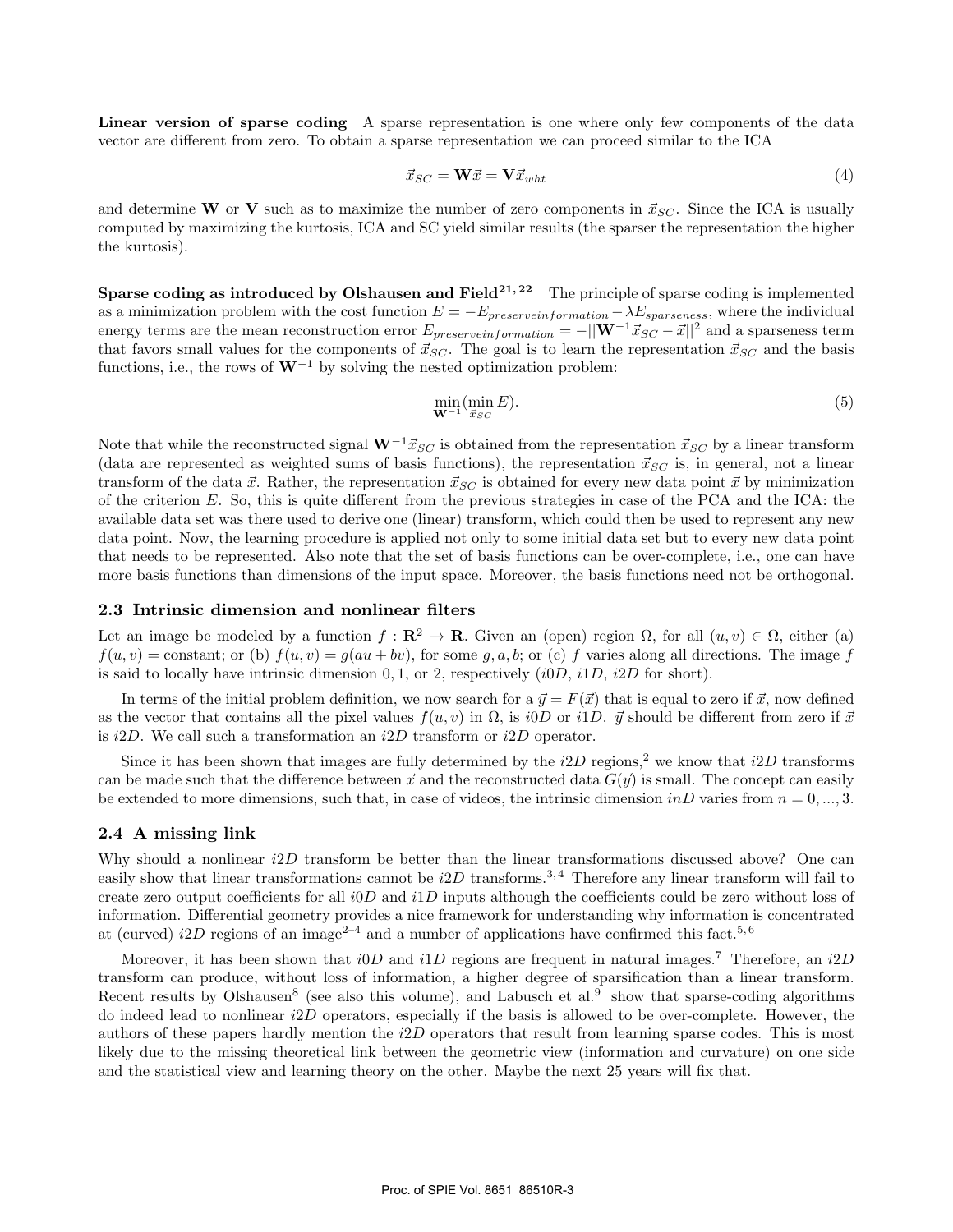## 2.5 Gain control, Radial Gaussianisation (RG), and Divisive Normalization (DN)

Lyu and Simoncelli<sup>10</sup> have shown that in case of natural images the pdf is often better modeled as elliptical than as factorial (the latter is the ICA model) and have introduced RG as a method that can find representations with independent components in case of elliptical symmetric densities (ESD), i.e., densities for which the points of ct. probability are ellipsoids. Linear transforms cannot make the components of signals with ESD more independent after whitening because  $p(\mathbf{V}\vec{x}_{wht}) = p(\vec{x}_{wht})$  and therefore  $I(\mathbf{V}\vec{x}_{wht}) = I(\vec{x}_{wht})$ . In this case, RG, defined as

$$
\vec{x}_{rg} = g(||\vec{x}_{wht}||) \frac{\vec{x}_{wht}}{||\vec{x}_{wht}||}
$$
\n(6)

where  $g(.)$  is chosen such that  $\vec{x}_{rg}$  is Gaussian, can be shown to increase statistical independence of band-pass filtered image pixels significantly more than the ICA does. Moreover, it can be shown that DN is a good approximation to RG and is related to cortical gain control.

## 3. OVERVIEW OF HVEI CONTRIBUTIONS

The HVEI conference has been open to controversial ideas and interdisciplinary approaches that may have been inhibited in the classical vision and image engineering communities. We here give a selective overview of HVEI contributions that are related to our topic. There will most likely be some overlap with related "theme papers" but such overlap should hopefully glue things together.

#### 3.1 Image quality

Historically, early signal processing work was mainly concerned with faithful transmission of images over potentially noisy, error-introducing channels, but the practical importance of knowing where the good images are in the space of natural images was quickly realized. However, it turned out that the classical definition of faithful reproduction, which looks at pixel-wise differences, is only a very weak predictor of human judgement of image quality.<sup>11</sup> Some image transformations, such as a small translation, may be unnoticeable even (or especially) if the entire image is affected, while others, such as compression artifacts of block-based coders, may be highly noticeable. Therefore, image quality assessment methods attempt to capture the perceptual effect of image transmission, compression, or transformation to another representation; this is the dual problem of deciding what is the perceptually relevant information that needs to maintained in an efficient image representation.

While learned and sparse representations or the intrinsic dimension have not been used widely yet in the context of image quality assessment, many related topics have been addressed at HVEI.

Specific models have been presented at HVEI that quantify compression artifacts introduced by specific coders.<sup>12</sup> For the more general class of arbitrary distortions, however, the typical approach is to first use a linear bank of filters of different scales and orientations that resembles the early stages of human visual processing (e.g. the cortex transform<sup>13</sup>) and to measure the errors introduced in each subband.<sup>14</sup> Here, nonlinearities in the metric proved to be essential to mimic human quality judgements.<sup>11</sup>

For natural images, the histograms of wavelet coefficients can be efficiently fitted with a two-parameter generalized Gaussian density (GGD) model.<sup>15</sup> Because these histograms are sensitive to many types of distortions, Wang and Simoncelli<sup>16</sup> presented an efficient design to use an image as its own quality reference during potentially noisy transmission. The (few) GGD parameters of the original image can be transmitted separately through a protected, ancillary channel, and then serve as a reference to the GGD parameters of the transmitted image.

Because of the subjective nature of image quality assessment, often lengthy and expensive experiments with human observers are needed to evaluate new algorithms. In order to alleviate this need, Wang and Simoncelli<sup>17</sup> proposed a new method to assess image quality metrics with fewer human judgements and based on existing metrics. Starting from images with a known distortion level and two competing image metrics, the key idea was to synthesize new images such that the response of one metric is varied while the second metric remains fixed, i.e., to perform a search for those image space regions where the metrics diverge; human judgements then only need to be made for these informative images.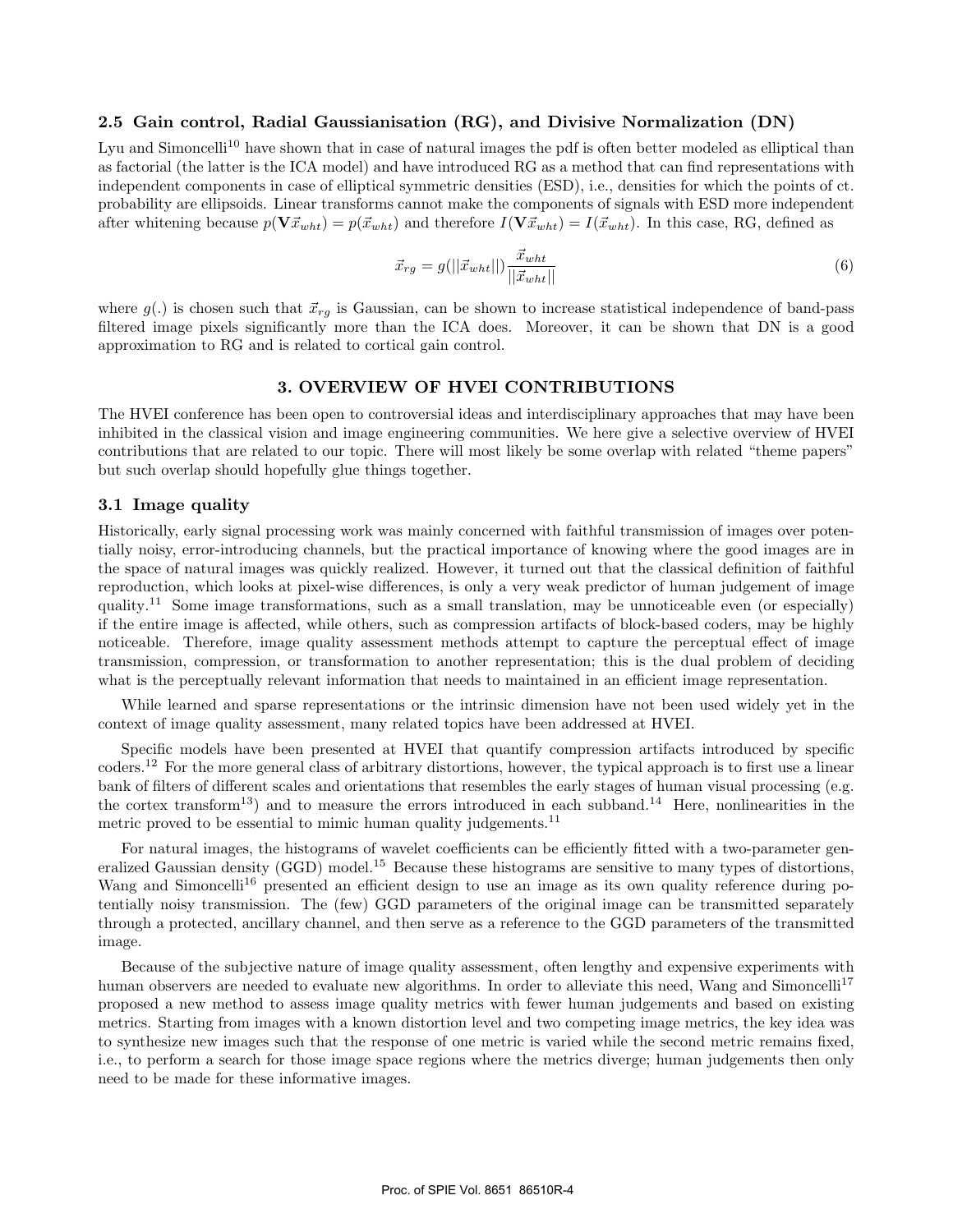Further insight into human quality judgement revealed that certain image regions are perceptually more important than others. Moorthy and Bovik<sup>18</sup> showed that weighing image quality metrics with the saliency of the underlying image region improved metric performance.

Two common practical applications that are trying to improve image quality are superresolution and denoising. However, one issue with learning on large training sets of "good" patches is that it quickly becomes intractable to store all possible image patches in a high-dimensional space. Therefore, vector quantization techniques are often employed to reduce the number of samples. Li and Adelson<sup>31</sup> described a more efficient approach that gives a nested partition of the learning space and represents the mapping from one image to another parametrically as a function of partition bin.

#### 3.2 Perceptual relevance and learned representations

Attneave and Barlow's redundancy reduction hypothesis postulates that the goal of the computations of the early stages of visual processing is to provide statistical independence. As such, the independent components of natural images give us a set of filters optimized for such statistical independence: the ICA coefficients are the least redundant that are achievable with linear transformations. However, linearity turns out to be a strong constraint and it is not clear what the real gain is from reduction of higher-order dependencies using a linear model.

In order to empirically test the perceptual significance of different coding bases, Bethge et al.<sup>28</sup> developed an efficient psychophysical procedure where subjects were asked to predict missing pixels or the missing ICA or DCT basis for natural image patches. Perhaps surprisingly, missing ICA coefficients were significantly better predictable than DCT coefficients, i.e., the ICA basis exhibited higher perceptual dependencies than the DCT basis despite its lower statistical dependencies.

The problem of unsupervised learning of an invariant representation can be split into two subtasks: dimension reduction and a unified representation of invariant structure and equivariant appearance. Bethge et al.<sup>30</sup> argued that the popular temporal stability (slowness) principle only tackles the first task but does not provide a unique basis for representation, and they learned rotation-invariant steerable bases in two-dimensional subspaces rather than one-dimensional eigenspaces instead.

## 3.3 Sparse coding

In 1996 Olshausen and Field published two papers at  $HVEI^{20, 21}$  before their highly influential Nature paper.<sup>22</sup> The first paper<sup>20</sup> relates to earlier work on efficient coding that was analyzing the statistics of natural images. Here, the focus is on the  $1/f$  fall-off of the amplitude spectra, which is related to the sparseness of structure in images, as opposed to self-similarity. Moreover, the main properties of cortical neurons (localization, frequency selectivity, and orientation) are related to the principle of sparse coding: the steeper the fall-off of the amplitude spectrum, the fewer the number of active neurons tuned to high frequencies.

The second paper<sup>21</sup> focused on the learning of sparse representations and proposed to describe images with a sparse set of learned basis functions drawn from an overcomplete dictionary. In a generative framework, images are modeled as linear superposition of some basis learned from natural images under the constraint of maximizing the sparseness of the representation. The learned bases are localized, oriented bandpass functions, and thus resemble the receptive fields of cortical cells.

A later paper,<sup>23</sup> presented at the 2007 HVEI Special Session on Natural-Image Statistics,<sup>23, 24, 26, 28, 30, 34, 38</sup> extended the principle of sparse coding to the coding of motion signals. Now bilinear, generative image models are considered, since previous sparse codes, based on linear superposition only, cannot optimally encode objects that move or change due to other sources of variation. The idea is that, similar to the visual coding in "what" and "where" streams, the representations of object shape can be separated from object transformations and learned independently. In more general terms, representations are now learned in different subspaces.

Despite the great success of sparse-coding principles, initially there was some skepticism, especially in the engineering communities, because the utility of the sparse representations has been mainly demonstrated by pointing at the resemblance with cortical visual processing. Meanwhile, the technical literature has brought a number of extensions and applications of sparse coding (see, for example, the IEEE Transactions on Selected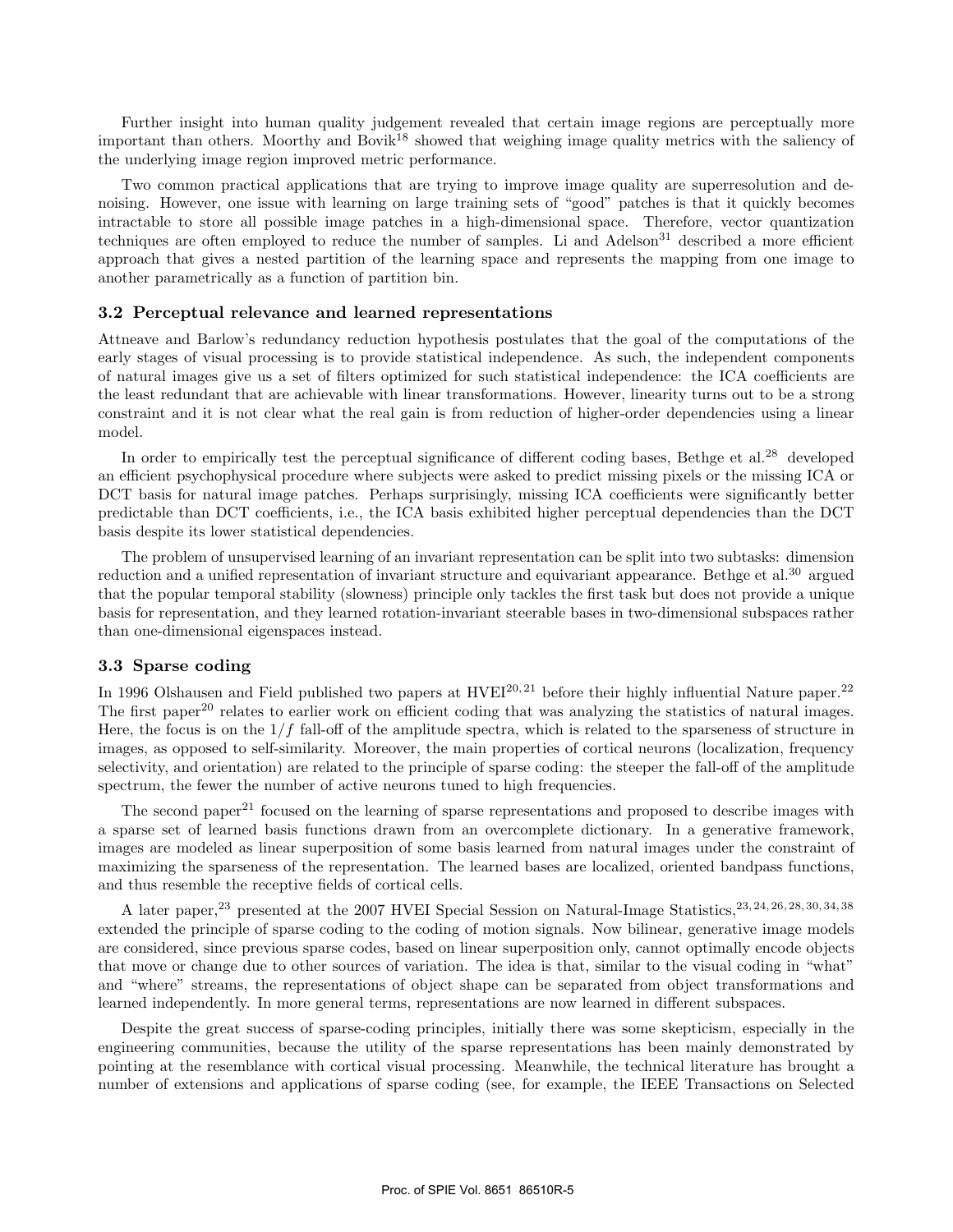Topics in Signal Processing<sup>1</sup>). However, to our knowledge, the first application of sparse coding to a technical problem has been presented at HVEI.<sup>24</sup> Currently, supervised machine-learning techniques, such as the SVM, are well understood and performance gains are hard to obtain by optimizing decision making. Instead, performance varies more with the features that are used to represent the data and good features are often found by heuristics and extensive feature selection. Given that sparse coding delivers optimal features for natural images, the same coding principle should provide good features for other particular data sets. This idea has been applied to the highly competitive MNIST benchmark of hand-written digit recognition. The sparse features have nicely captured the characteristics of the data and, in combination with a maximum rule and a SVM, have led to state-of-the art recognition performance. In fact, the algorithm performed best among all methods that do not make use of additional specific knowledge about the data base.<sup>24</sup> Meanwhile, deep-learning networks are the champions on MNIST and they are also based on extensive, unsupervised learning of (often sparse) features that are specific to the particular data set.

## 3.4 Gain control

Gain control has not been a hot topic at HVEI, but it has been shown that inclusion of Divisive Normalization (DN) can better predict human recognition performance, in this case the detection of nodules in radiographs.<sup>25</sup> Within the 2007 special session on image statistics, however, Lyu and Simoncelli<sup>26</sup> presented an invertible DN transform with applications to local contrast enhancement and compression. A few years earlier, Valerio and Navarro<sup>27</sup> already showed that an invertible DN stage can remove higher-order statistical dependencies beyond what is possible with linear filters. Both the linear wavelet decomposition stage and the nonlinear DN stage reduced the mutual information by a factor of six each. Two further HVEI papers deal with DN in a different context35, 38 and are discussed in Section 3.5.

## 3.5 Intrinsic dimension and nonlinear filters

The first paper on intrinsic dimension, and the limits of linear filters in dealing with it, appeared at HVEI.<sup>4</sup> This comprehensive paper has a broad scope and treats quite a number of relevant topics, such as (a) the concept of intrinsic dimension and (b) the limits of linear filters, (c) the related differential-geometry framework, (d) related biological phenomena such as end-stopping and bug detectors, (e) the generalized i2D detector equation based on  $\Sigma\Pi$  structures and (f) the compensation equation, (g) the activity distribution of i2D detectors over oriented filters, (h)  $i2D$ -detectors as AND operations on oriented filters, and (i) the topological invariance of integrated i2D activities.

In a tour de force (with 32 pages and 93 citations, where else could it have been published at that time?) an invited HVEI paper<sup>29</sup> extends the framework of the original paper<sup>4</sup> and brings together many different aspects of previous and later work. It starts by showing the limits of the traditional approaches to predictive coding and then develops a comprehensive research program to determine (a) the structure of the multivariate pdf underlying natural scenes, (b) nonlinear transforms to exploit this statistical structure, and (c) to what extent biological systems actually apply such transforms. Sparse coding,  $inD$  operators, gain control and their potential to deal with (b) are discussed. Moreover, higher-order statistics of natural images are analyzed with polyspectra.

In a later, again quite comprehensive, HVEI paper,  $32$  the authors further expand on many of the original ideas.<sup>4</sup> The focus is on the ΣΠ structures, the compensation equation, the AND operations on oriented filters, and the extension of these concepts to a theory of  $i2D$  selectivity based on nonlinear Volterra-Wiener systems.<sup>33</sup> Possible combinations of oriented filters and the resulting tuning properties of the i2D operators are analyzed in detail. Furthermore, the i2D operators are related to higher-order statistical dependencies and the polyspectra of natural images.

Since the 1990 HVEI paper,<sup>4</sup> features that are based on the distribution of activity over directional channels, e.g., HOG and SIFT, have become quite popular. A later HVEI paper<sup>34</sup> extends work on Geometric Texton Theory which describes image structure as histograms over a visual feature vocabulary defined geometrically. The paper aims at defining basic image features by partitioning the filter response space of six Gaussian derivative filters.

Intrinsic dimension, i2D detectors, and related features have been confined to nonlinear operations on oriented filters, and thus to cortical structures, until a further HVEI paper<sup>35</sup> showed that simple lateral inhibition, and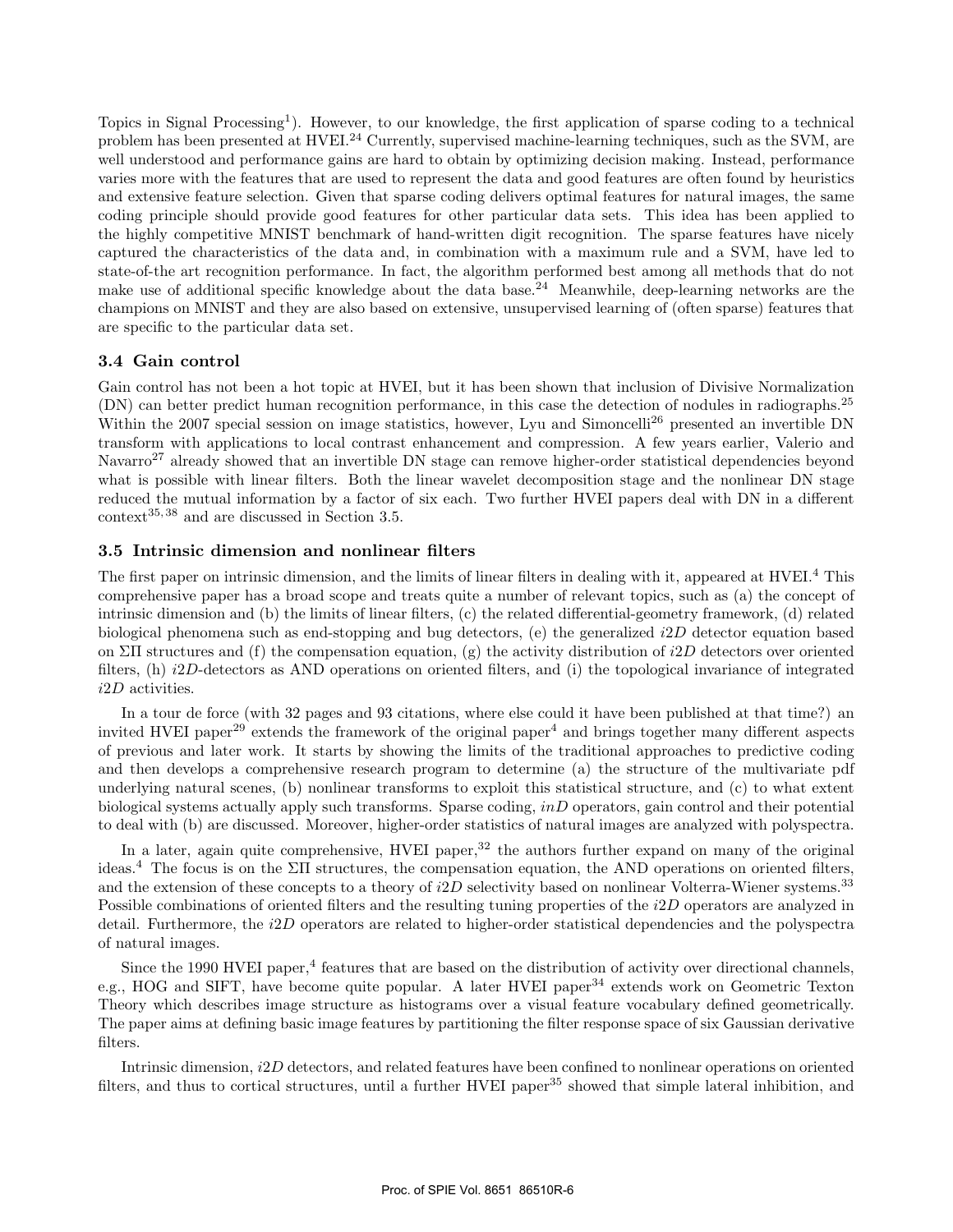thus retinal structures, lead to  $i2D$  selectivity when implemented in a deep or in a recurrent network with simple nonlinearities (ON/OFF rectification). A detailed retinal model was presented, which, a few years later, has been used to model the rather complex topological sensitivity of the bug detector in the frog's eye and human topological sensitivity attributed to early processing.<sup>36</sup> One important message was that cortical end-stopping could, in theory, stem from retinal processing. This is an interesting result, also since further evidence for nonlinear,  $i2D$ -specific processing has been found by using classification images in a vernier acuity task.<sup>37</sup>

The computational power of such linear-non-linear (LNL) structures has been further analyzed about ten years later<sup>38</sup> and it has been shown how LNL networks can reduce the statistical dependencies in natural images. The idea is to learn the linear part of the LNL sandwich, e.g., by PCA for decorrelation, then apply a simple nonlinearity that would introduce new correlations (since the nonlinearity can map higher-order dependencies to second-order dependencies), which can then be removed in the next linear stage. As in the early paper,<sup>35</sup> subtractive inhibition is extended to divisive inhibition and related to gain control and DN (see Sections 2.5 and 3.4). The LNL ideas have been meanwhile confirmed by the success of deep-learning strategies, where a number of layers are learned by unsupervised methods (often leading to sparse representations) and only the final layer is trained for making decisions.<sup>39</sup> However, a unified theoretical framework of LNL sandwiches and their relation to efficient representations, intrinsic dimension, sparse coding, and deep learning is still missing - see Section 2.4. Note, however, that the simple HVEI 1998 INROG (Iterated Nonlinear Ratio of Gaussians)<sup>35</sup> had it all: deep structure with increasingly sparse  $i2D$  features and divisive normalization.

## 4. CONCLUSIONS

We have seen that, from a geometric perspective, the goal of efficient representation is to find the tiny submanifolds in which the natural images, or a particular set of images, lie. The statistical view is that one obtains more efficient representations the more redundancies are removed. From a practical perspective, a representation is efficient if it helps to solve a particular problem. Often, perceptual issues matter.

Sparse coding has been one of the major developments in this area and has convincingly shown how biologicallyinspired research can have a major impact on the mathematical and technical sciences. In the beginning, people were telling us that sparse coding might be good for the brain because it saves sugar, but why should it be good for signal processing? Well, now they know. Other nonlinear extensions such as Gaussianization are also becoming popular in signal processing.

The concept of intrinsic dimension has similar origins and is related to sparse coding, as we have seen. People have used corner detectors before and have spent more bits on features that activate more than just one orientation channel, without knowing that such  $i2D$  features are unique.<sup>2</sup> More explicit use of the framework has been made recently, for example, by Vig et al.,<sup>5</sup> who showed that a predictor based on  $i3D$  features outperformed more complex, state-of-the-art saliency models. The  $inD$  saliency model was also useful for human activity recognition, which is still a very challenging real-world problem. Performance of several state-of-the-art action recognition algorithms was significantly improved by a preprocessing step that restricted action recognition to sparse saliency video regions only.<sup>6</sup>

There are many conferences that involve image representations. So, what makes HVEI special? We would like to mention only two aspects. First, HVEI has always been open to new ideas. Today, many conferences are proud of their high rejection rates, but this, in the end, may lead to insider events, which often do not last for 25 years. Second, while interdisciplinarity now is often used as a buzzword only, HVEI has been truly interdisciplinary from the beginning. If, as an imaging engineer, you are not really interested in visual perception, you can talk about SNR but not about image quality and lossy compression. Moreover, some of the innovative approaches to image representation, such as most of the ones reviewed here, came out of interdisciplinary studies of the visual system.

#### ACKNOWLEDGMENTS

M.D. was supported by NIH grants EY018664 and EY019281. E.V. was supported by the Postdoc-Programme of the German Academic Exchange Service (DAAD, D/11/41189).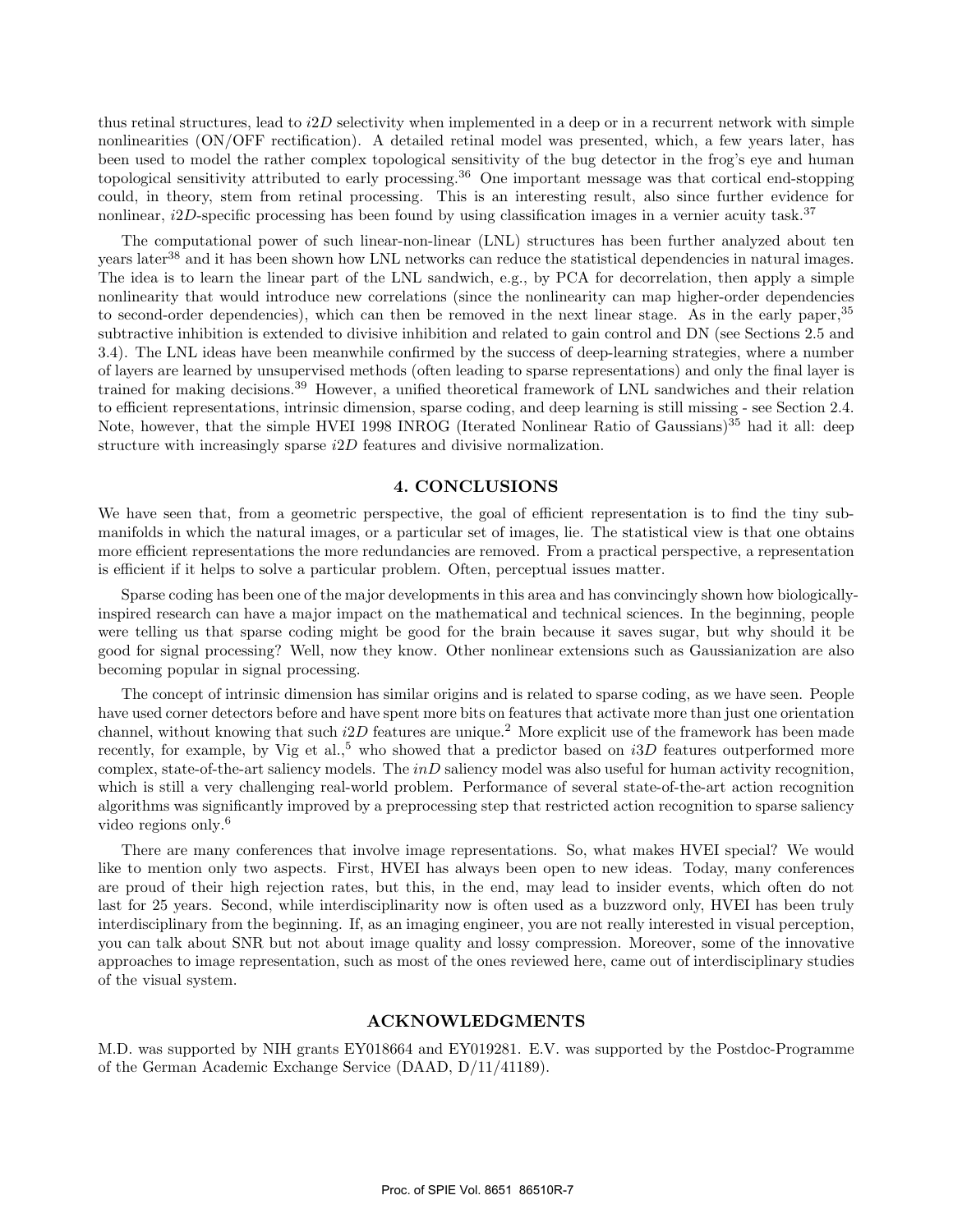#### REFERENCES

- [1] "Special issue on adaptive sparse representation of data and applications in signal and image processing," IEEE Transactions on Selected Topics in Signal Processing 5(5) (2011).
- [2] Mota, C. and Barth, E., "On the uniqueness of curvature features," in [Dynamische Perzeption], Baratoff, G. and Neumann, H., eds., *Proceedings in Artificial Intelligence* 9, 175–178, Infix Verlag, Köln (2000).
- [3] Zetzsche, C. and Barth, E., "Fundamental limits of linear filters in the visual processing of two-dimensional signals," Vision Research 30, 1111–1117 (1990).
- [4] Zetzsche, C. and Barth, E., "Image surface predicates and the neural encoding of two-dimensional signal variation," in [Human Vision and Electronic Imaging: Models, Methods, and Applications], Rogowitz, B. E. and Allebach, J. P., eds., Proc. SPIE 1249, 160–177 (1990).
- [5] Vig, E., Dorr, M., Martinetz, T., and Barth, E., "Intrinsic dimensionality predicts the saliency of natural dynamic scenes," IEEE Transactions on Pattern Analysis and Machine Intelligence 34(6), 1080–1091 (2012).
- [6] Vig, E., Dorr, M., and Cox, D., "Space-variant descriptor sampling for action recognition based on saliency and eye movements," in [LNCS 7578, Proceedings of the European Conference on Computer Vision], 84–97, Springer, Springer, Firenze, Italy (2012).
- [7] Zetzsche, C., Barth, E., and Wegmann, B., "The importance of intrinsically two-dimensional image features in biological vision and picture coding," in [Digital Images and Human Vision], Watson, A. B., ed., 109–38, MIT Press (Oct. 1993).
- [8] Olshausen, B., Cadieu, C., and Warland, D., "Learning real and complex overcomplete representations from the statistics of natural images," in [Wavelets XIII], V.K. Goyal, M. Papadakis, D. v. d. V., ed., *Proc. SPIE* 7446 (2009).
- [9] Labusch, K., Barth, E., and Martinetz, T., "Sparse Coding Neural Gas: Learning of Overcomplete Data Representations," Neurocomputing 72(7-9), 1547–1555 (2009).
- [10] Lyu, S. and Simoncelli, E., "Nonlinear extraction of independent components of natural images using radial gaussianization," Neural Comput. 21(6), 1485–1519 (2009).
- [11] Chen, J. and Pappas, T. N., "Perceptual coders and perceptual metrics," in [Human Vision and Electronic *Imaging VI*, Rogowitz, B. E. and Pappas, T. N., eds., *Proc. SPIE* **4299**, 150–162 (2001).
- [12] Cheng, H. and Lubin, J., "Reference-free objective quality metrics for mpeg-coded video," in [Human Vision and Electronic Imaging  $X$ , Rogowitz, B. E., Pappas, T. N., and Daly, S. J., eds., Proc. SPIE 5666, 160–167 (2005).
- [13] Watson, A. B., "Efficiency of a model human image code,"  $J$  Opt Soc Am  $4(12)$ , 2401–17 (1987).
- [14] Daly, S. J., Feng, X., and Speigle, J. M., "Practical applications that require some of the more advanced features of current visual models," in [Human Vision and Electronic Imaging VII], Rogowitz, B. E. and Pappas, T. N., eds., *Proc. SPIE* 4662, 70-83 (2002).
- [15] Buccigrossi, R. W. and Simoncelli, E. P., "Image compression via joint statistical characterization in the wavelet domain," IEEE Transactions on Image Processing 8, 1688–1701 (1999).
- [16] Wang, Z. and Simoncelli, E. P., "Reduced-reference image quality assessment using a wavelet-domain natural image statistic model," in [Human Vision and Electronic Imaging X], Rogowitz, B. E., Pappas, T. N., and Daly, S. J., eds., *Proc. SPIE* **5666**, 149–159 (2005).
- [17] Wang, Z. and Simoncelli, E. P., "Stimulus synthesis for efficient evaluation and refinement of perceptual image quality metrics," in  $[Human\ Vision\ and\ Electronic\ Imaging\ IX]$ , Rogowitz, B. E. and Pappas, T. N., eds., *Proc. SPIE* **5292**, 99–108 (2004).
- [18] Moorthy, A. K. and Bovik, A. C., "Perceptually significant spatial pooling techniques for image quality assessment," in [Human Vision and Electronic Imaging XIV], Rogowitz, B. E. and Pappas, T. N., eds., Proc. SPIE 7240, 724012–724012–11 (2009).
- [19] Rajashekar, U., Wang, Z., and Simoncelli, E. P., "Perceptual quality assessment of color images using adaptive signal representation," in [Human Vision and Electronic Imaging XV], Rogowitz, B. E. and Pappas, T. N., eds., Proc. SPIE 7527, 75271L–75271L–9 (2010).
- [20] Field, D. J., Olshausen, B. A., and Brady, N., "Wavelets, blur, and the sources of variability in the amplitude spectra of natural scenes," in  $[Human\ Vision\ and\ Electronic\ Imaging]$ , Rogowitz, B. E. and Allebach, J. P., eds., *Proc. SPIE* 2657, 108-119 (1996).